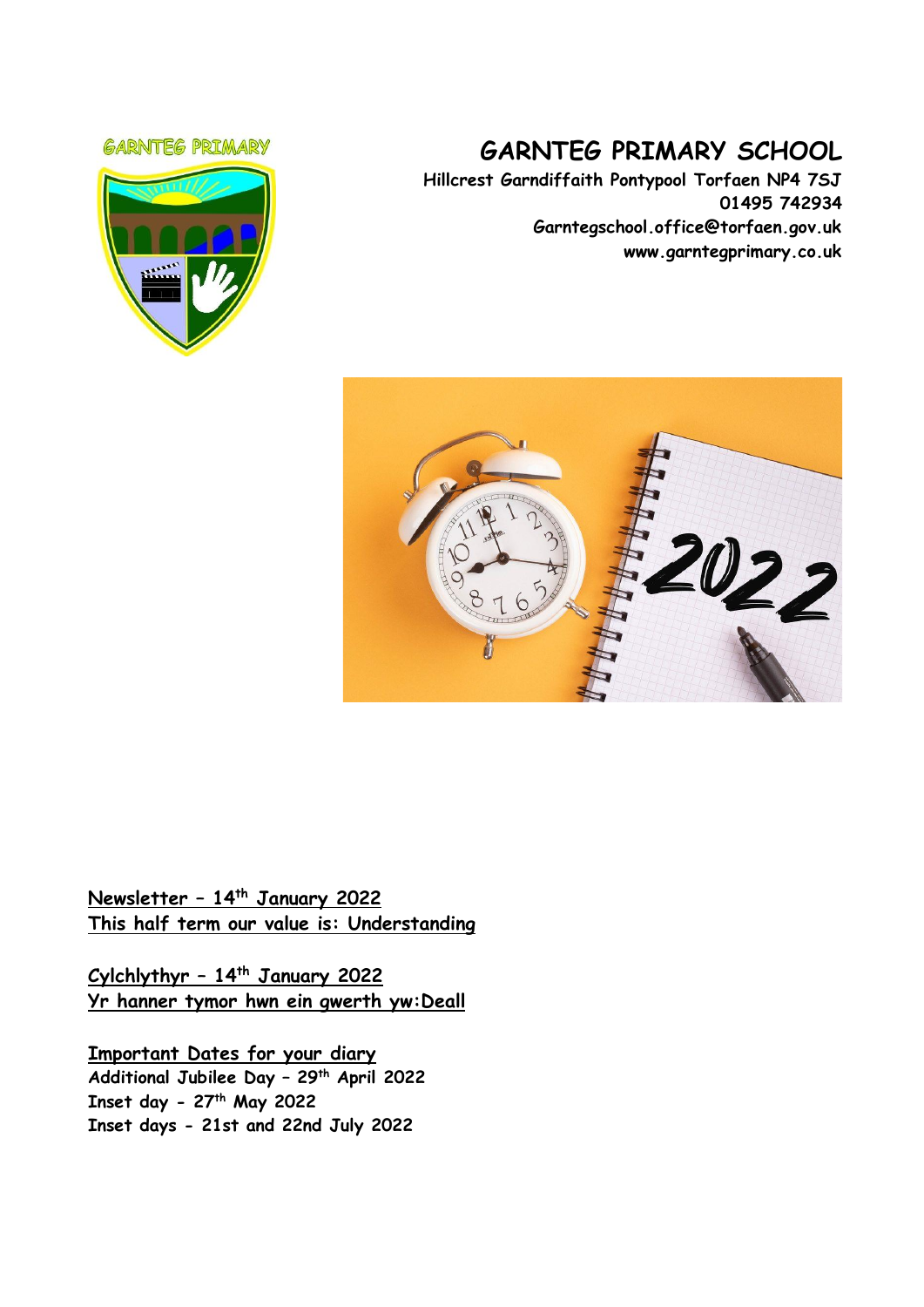**Dear Parents/Carers, Annwyl Rhieni/Sy'n ofalwyr**

### **Welsh Government changes to Additional Learning Needs**

**Information is to be sent out via pupil Hwb and Dojo pages giving parents/carers new information and legislation regarding changes to Additional Learning Needs. This information will be uploaded early next week.**

### **LFT Tests for pupils**

**Here is a link to order LFT tests online for pupils if you are unable to access any through the local pharmacy. Https://gov.wales Get our App: edsp.co/app. If you are still unable to receive an LFT test for your child, Primary schools have a very small supply available for emergency testing. Further supplies of tests will be available from schools during the next week.**

### **Request from Track and Trace, Torfaen Borough Council**

**We're asking all residents to record your Lateral Flow Test Results, especially when positive: online [https://www.gov.uk/report-covid19-result](https://eur03.safelinks.protection.outlook.com/?url=https%3A%2F%2Fscanmail.trustwave.com%2F%3Fc%3D261%26d%3DzLvc4fCyhjZft3Z9E_k9Mt_moCL0tnrCFqEYNAiykg%26u%3Dhttps%253a%252f%252femea01.safelinks.protection.outlook.com%252f%253furl%253dhttps%25253A%25252F%25252Fwww.gov.uk%25252Freport-covid19-result%2526data%253d04%25257C01%25257C%25257Ce5f565d7534b4691b74608d9d43f3811%25257C84df9e7fe9f640afb435aaaaaaaaaaaa%25257C1%25257C0%25257C637774190252669384%25257CUnknown%25257CTWFpbGZsb3d8eyJWIjoiMC4wLjAwMDAiLCJQIjoiV2luMzIiLCJBTiI6Ik1haWwiLCJXVCI6Mn0%25253D%25257C3000%2526sdata%253dqftNUncb9TmeugmOV50U00SjpKBAGP2KucQJyzx%25252Bupo%25253D%2526reserved%253d0&data=04%7C01%7CSharron.Williams%40torfaen.gov.uk%7C6c427a428e094bcf6cb108d9d6a015cb%7C2c4d0079c52c4bb3b3cad8eaf1b6b7d5%7C0%7C0%7C637776805314522285%7CUnknown%7CTWFpbGZsb3d8eyJWIjoiMC4wLjAwMDAiLCJQIjoiV2luMzIiLCJBTiI6Ik1haWwiLCJXVCI6Mn0%3D%7C3000&sdata=TofgKOVmjydR7IoCB1pTW4PhPDoiOrC26dJp0JDzAfU%3D&reserved=0)**

**or by calling 119**

**#keepwalessafe**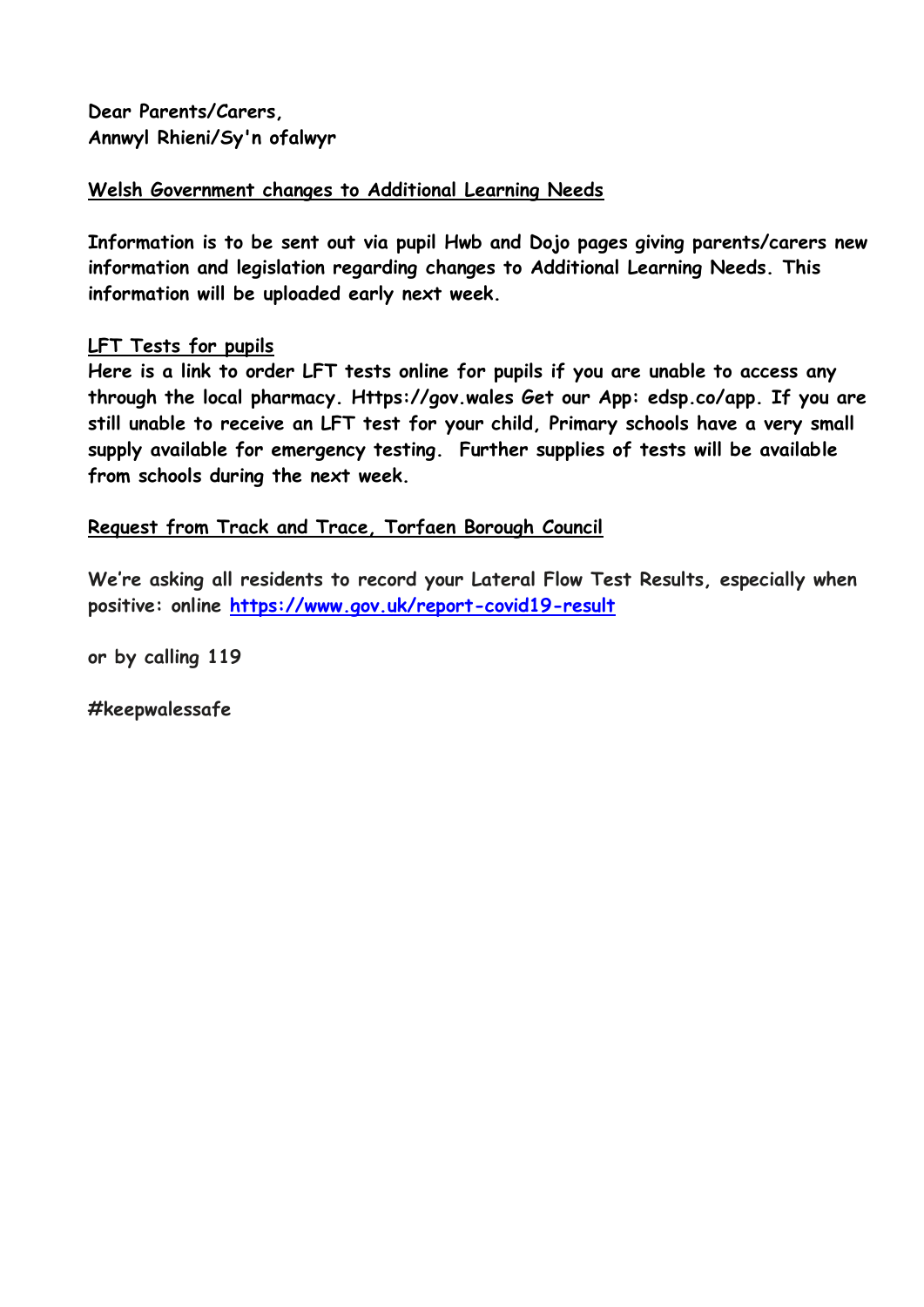

# **Risk Assessment Covid 19**

A copy of our current Covid 19 Risk Assessment is available on our website under the information zone tab.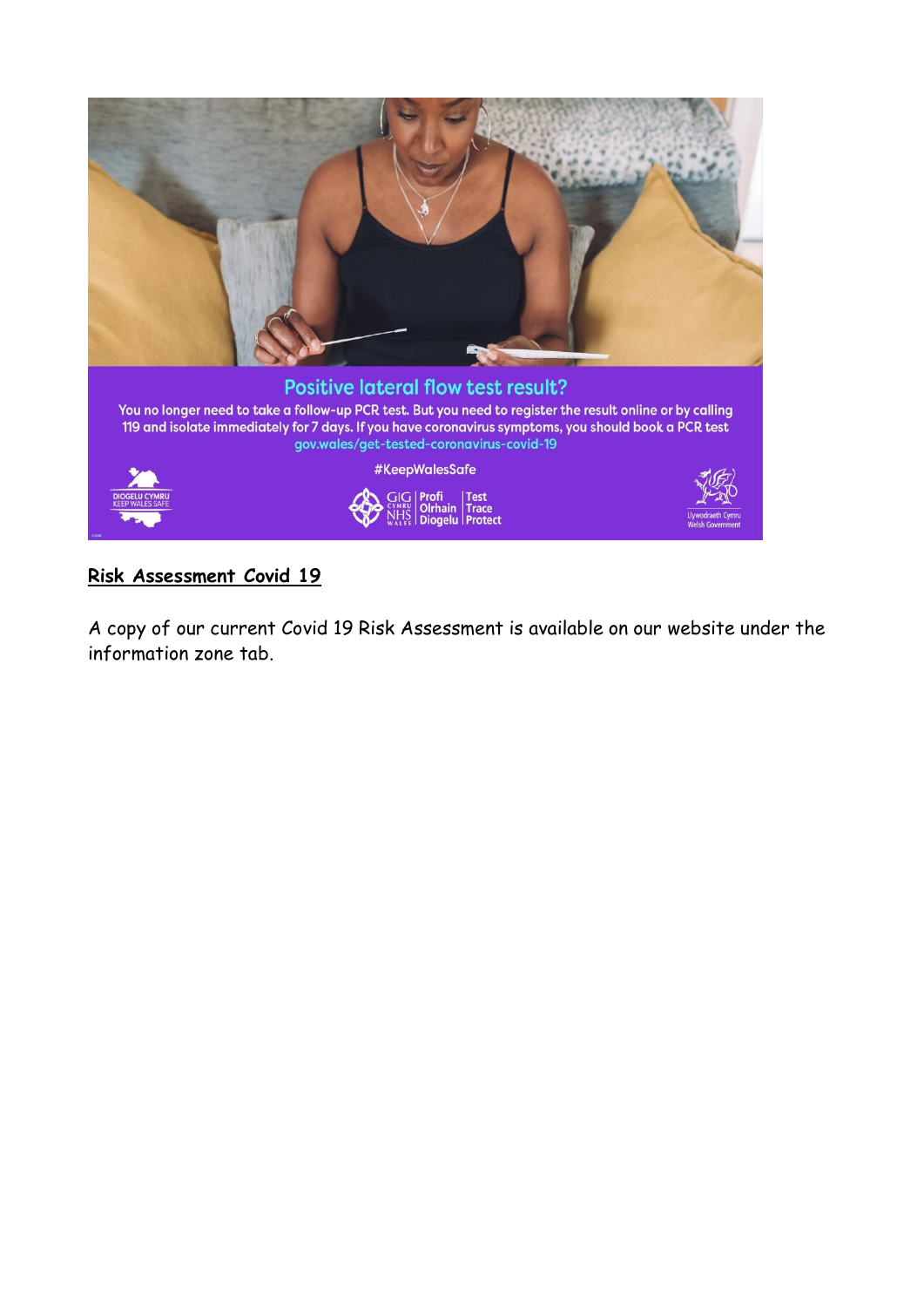

# **Online Admission for Primary School – September 2022 - reminder**

ONLINE ADMISSION APPLICATION PROCESS TO PRIMARY – RECEPTION SEPTEMBER 2022 - CLOSING DATE 12 JANUARY 2022

You can apply online by using the following website:

[www.torfaen.gov.uk/primaryadmissions,](http://www.torfaen.gov.uk/primaryadmissions) the software is compatible with all devices.

You may also be asked to "enable Two step verification" however, this is not necessary in order to complete the application.

### **Gwent Music**

Gwent Music sessions for Guitar and will re-commence and Brass sessions will also take place on Thursday 13<sup>th</sup> January for pupils registered. If your child receives this provision, please remind them to bring in their instruments into school on Wednesday ready for their sessions on Thursday.

### **Happen Survey**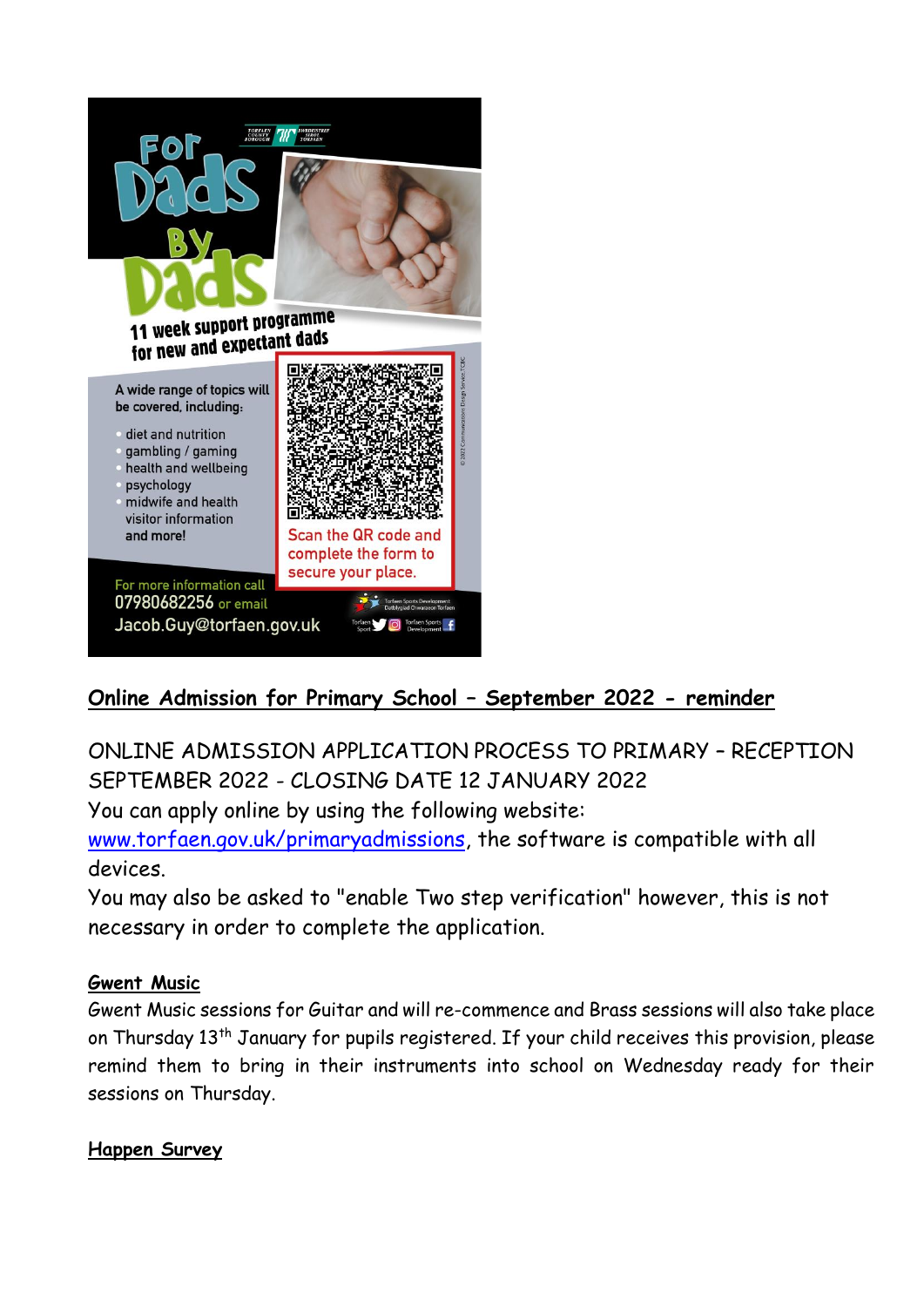In January pupils in years 4,5 and 6 will be asked to complete a short survey on their health and well-being as part of our primary school health network – HAPPEN [\(www.happen](https://eur03.safelinks.protection.outlook.com/?url=http%3A%2F%2Fwww.happen-wales.co.uk%2F&data=04%7C01%7CLinda.Davies%40torfaen.gov.uk%7Ccba7c9cdf62f4c6b03dd08d9b64fe66e%7C2c4d0079c52c4bb3b3cad8eaf1b6b7d5%7C0%7C0%7C637741276539056152%7CUnknown%7CTWFpbGZsb3d8eyJWIjoiMC4wLjAwMDAiLCJQIjoiV2luMzIiLCJBTiI6Ik1haWwiLCJXVCI6Mn0%3D%7C3000&sdata=OXBHW4wW2Ip9c6bKQ%2FhQNte7Mfel5tXdib5spxY6mPo%3D&reserved=0)[wales.co.uk\)](https://eur03.safelinks.protection.outlook.com/?url=http%3A%2F%2Fwww.happen-wales.co.uk%2F&data=04%7C01%7CLinda.Davies%40torfaen.gov.uk%7Ccba7c9cdf62f4c6b03dd08d9b64fe66e%7C2c4d0079c52c4bb3b3cad8eaf1b6b7d5%7C0%7C0%7C637741276539056152%7CUnknown%7CTWFpbGZsb3d8eyJWIjoiMC4wLjAwMDAiLCJQIjoiV2luMzIiLCJBTiI6Ik1haWwiLCJXVCI6Mn0%3D%7C3000&sdata=OXBHW4wW2Ip9c6bKQ%2FhQNte7Mfel5tXdib5spxY6mPo%3D&reserved=0). They will be asked questions such as how active they are, how well they can concentrate, what activities they would like to try in school and how happy they are in school and with their friends. The results will be used to ensure that our pupils are healthy, happy, confident individuals.

### [https://happen-wales.co.uk/information-sheet/](https://eur03.safelinks.protection.outlook.com/?url=https%3A%2F%2Fhappen-wales.co.uk%2Finformation-sheet%2F&data=04%7C01%7CLinda.Davies%40torfaen.gov.uk%7Ccba7c9cdf62f4c6b03dd08d9b64fe66e%7C2c4d0079c52c4bb3b3cad8eaf1b6b7d5%7C0%7C0%7C637741276539066123%7CUnknown%7CTWFpbGZsb3d8eyJWIjoiMC4wLjAwMDAiLCJQIjoiV2luMzIiLCJBTiI6Ik1haWwiLCJXVCI6Mn0%3D%7C3000&sdata=B1HtoQdy5coc70gbKZYChWvYK3bUxoGx6tKzs%2FRqSPo%3D&reserved=0)

Information about this survey can be found in the links above. If you **do not** wish your child to take part in the survey, please complete the form and return it as indicated within the information sheet.

We look forward to hearing your children's views.

## **Attendance Winners – 10th - 14th January 2022**



**Congratulations to Dosbarth 4 who were our Foundation Phase attendance winners this week with 98.2% and to Dosbarth 7 who were our Key Stage 2 winners with 97.8% Well done!**

**Our whole School attendance up again this week to 92.5% - lets raise our game for the New Year and get back up to our target of 95%!**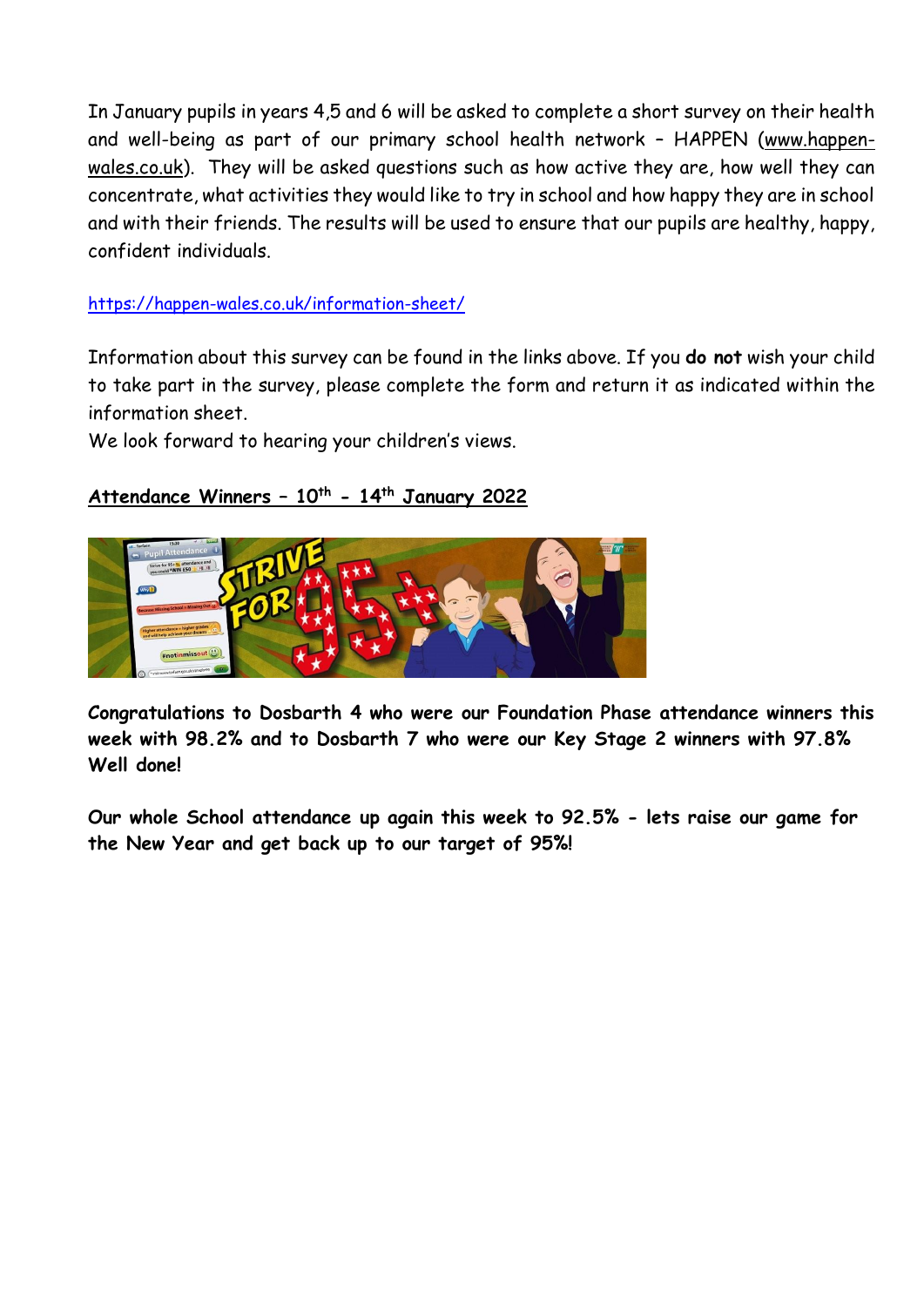|  |  |  | Pupil of the week in classes |
|--|--|--|------------------------------|
|  |  |  |                              |

| <b>Foundation Phase</b> |                                                                             | Key Stage 2                 |                      |
|-------------------------|-----------------------------------------------------------------------------|-----------------------------|----------------------|
| Class                   | Pupil of the Week                                                           | Class                       | Pupil of the<br>Week |
| Nursery - Mrs Attewell  | Morning-<br>Dolcie-Marie and<br>Oakley<br>Afternoons-<br>Melyssa and Taylyn | Class 7 - Miss Williams     | Amelia               |
| Class 1 - Mrs Ngwenya   | Ronan                                                                       | Class 8 - Miss Bones        | Toby                 |
| Class 2 - Miss Brooks   | Georgia                                                                     | Class 9 - Mrs Lewis         | Kyron                |
| Class 3 - Mr Key        | Presley                                                                     | Class 10 - Miss Paske       | Fedor                |
| Class 4 - Miss Brown    | Tomas B and<br>Rylie-Rose                                                   | Class 11 - Mrs Rogers       | Seth                 |
| Class 5 - Mrs Lee       | Kai                                                                         | Class 12 - Mrs Messore      | Daisy                |
| Class 6 - Miss Carroll  | Ruby                                                                        | Class 13 - Mrs Parker-Evans | Haydn                |
|                         |                                                                             | Class 14 - Mr Phillips      | Alex                 |

**Nursery –** We have had a lovely week in Nursery! We have been exploring the classroom and outdoor area. We have had lots of fun in the sand, and water areas looking for numbers and sounds, and making crafts of things we like. We are so excited for next week to continue our topic of 'A World of Words.' We will be making bird feeders over the next few weeks. If you have any yogurt pots, we would love if you can bring them in for us to recycle into bird feeders.. We wish you a wonderful weekend and see you all on Monday  $\odot$ 

**Dosbarth 1 & 2 –** Da Iawn dosbarth un and dau. You have started our new topics off to a great start! This week we have created our own landfill sites in class so we can monitor what happens to our rubbish if we leave it and don't recycle it. We have made predictions and cannot wait to see if we were right at the end of the term!

Can we please ask for recycling materials to still be brought into school and this includes clothes. Pe days are still Tuesdays. Have a lovely weekend.

**Dosbarth 3 & 4 –** Wow dosbarth 3+4, what a wonderful week of learning all about our world! We chose countries that we were interested in and completed our own research to find out more information. A home learning log and spellings have been uploaded to class dojo's for you. We hope you have lovely weekend!

**Dosbarth 5 & 6** – Bendigedig Class 5 and Class 6 what another wonderful week you have had! You have been busy being creative contributors, crafting for our topic display and writing your own stories! Home Learning Logs are on Class Dojo and Hwb for you to access. Have a lovely weekend  $\odot$ 

**Dosbarth 7 & 8 –** Blwyddyn Tri have had a fantastic first full week back in school. We have enjoyed learning about plastic pollution and climate change to see how it is affecting our world. We will continue to update you through Twitter and Class Dojo, so be sure to check for updates regularly. PE days are Monday and Thursday for Dosbarth 8 and Monday and Friday for Dosbarth 7. We hope you have a lovely weekend, and we will see you all on Monday